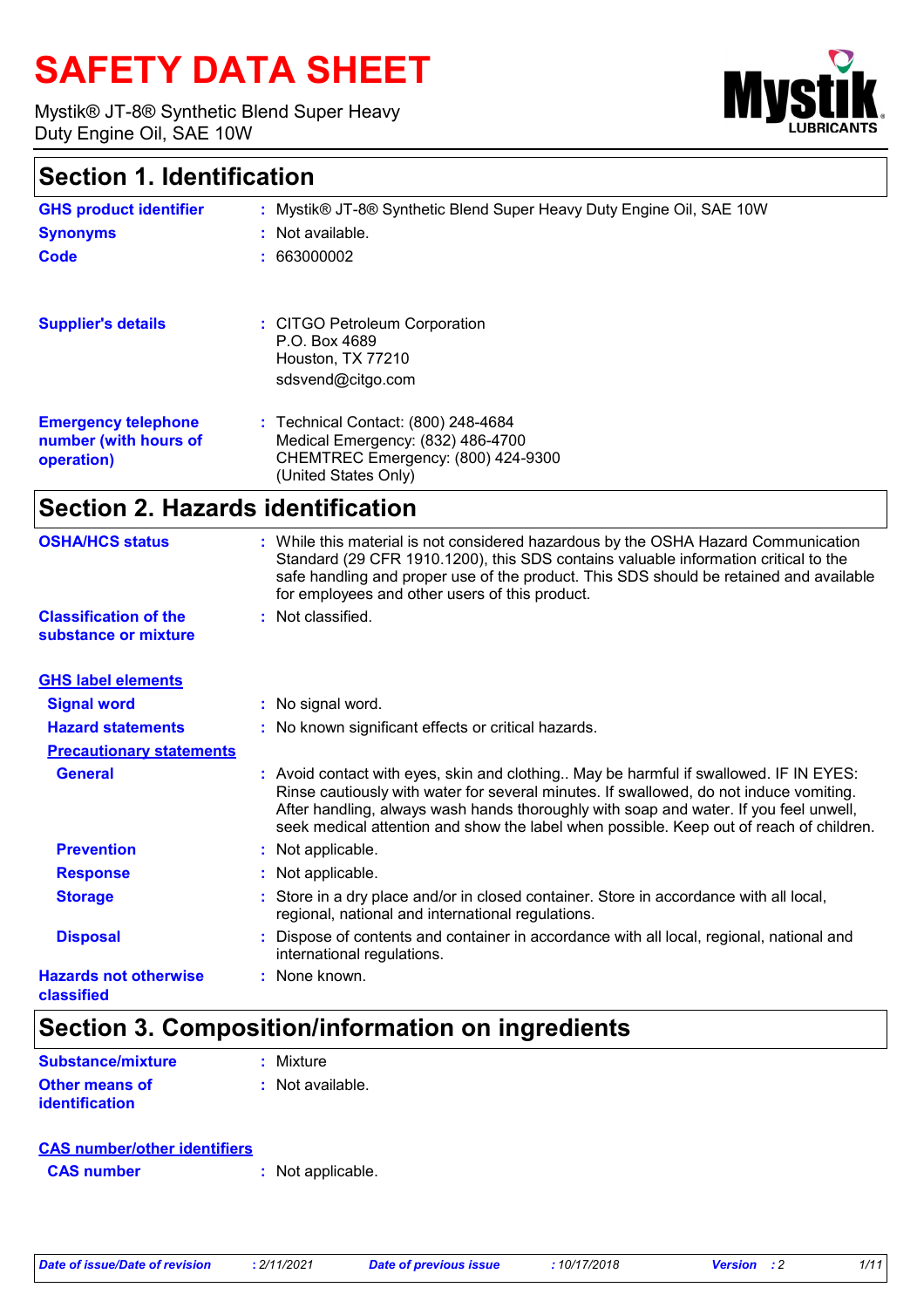## **Section 3. Composition/information on ingredients**

| <b>Ingredient name</b>                                    | $\frac{9}{6}$ | <b>CAS number</b> |
|-----------------------------------------------------------|---------------|-------------------|
| Distillates (petroleum), hydrotreated heavy paraffinic    | l≥90          | 64742-54-7        |
| Distillates (petroleum), solvent-refined heavy paraffinic | l≤3           | 64741-88-4        |
| Distillates (petroleum), solvent-dewaxed heavy paraffinic | צ≥            | 64742-65-0        |

Any concentration shown as a range is to protect confidentiality or is due to process variation.

**There are no additional ingredients present which, within the current knowledge of the supplier and in the concentrations applicable, are classified as hazardous to health or the environment and hence require reporting in this section.**

**Occupational exposure limits, if available, are listed in Section 8.**

## **Section 4. First aid measures**

#### **Description of necessary first aid measures**

| <b>Eye contact</b>  | : Immediately flush eyes with plenty of water, occasionally lifting the upper and lower<br>eyelids. Check for and remove any contact lenses. Get medical attention if irritation<br>occurs.                                            |
|---------------------|----------------------------------------------------------------------------------------------------------------------------------------------------------------------------------------------------------------------------------------|
| <b>Inhalation</b>   | : Remove victim to fresh air and keep at rest in a position comfortable for breathing. Get<br>medical attention if symptoms occur.                                                                                                     |
| <b>Skin contact</b> | : Flush contaminated skin with plenty of water. Remove contaminated clothing and<br>shoes. Get medical attention if symptoms occur.                                                                                                    |
| <b>Ingestion</b>    | : Wash out mouth with water. Remove victim to fresh air and keep at rest in a position<br>comfortable for breathing. Do not induce vomiting unless directed to do so by medical<br>personnel. Get medical attention if symptoms occur. |

#### **Most important symptoms/effects, acute and delayed**

#### **Potential acute health effects**

| <b>Eye contact</b>           | : No known significant effects or critical hazards. |
|------------------------------|-----------------------------------------------------|
| <b>Inhalation</b>            | : No known significant effects or critical hazards. |
| <b>Skin contact</b>          | : No known significant effects or critical hazards. |
| <b>Ingestion</b>             | : No known significant effects or critical hazards. |
| Over-exposure signs/symptoms |                                                     |
| <b>Eye contact</b>           | : No specific data.                                 |
| <b>Inhalation</b>            | : No specific data.                                 |
| <b>Skin contact</b>          | : No specific data.                                 |
| <b>Ingestion</b>             | No specific data.                                   |

#### **Indication of immediate medical attention and special treatment needed, if necessary**

| <b>Notes to physician</b>         | : Treat symptomatically. Contact poison treatment specialist immediately if large<br>quantities have been ingested or inhaled. |
|-----------------------------------|--------------------------------------------------------------------------------------------------------------------------------|
| <b>Specific treatments</b>        | : Treat symptomatically and supportively.                                                                                      |
| <b>Protection of first-aiders</b> | : No action shall be taken involving any personal risk or without suitable training.                                           |

#### **See toxicological information (Section 11)**

## **Section 5. Fire-fighting measures**

| <b>Extinguishing media</b>             |                                                                 |
|----------------------------------------|-----------------------------------------------------------------|
| <b>Suitable extinguishing</b><br>media | : Use an extinguishing agent suitable for the surrounding fire. |
| Unsuitable extinguishing<br>media      | : None known.                                                   |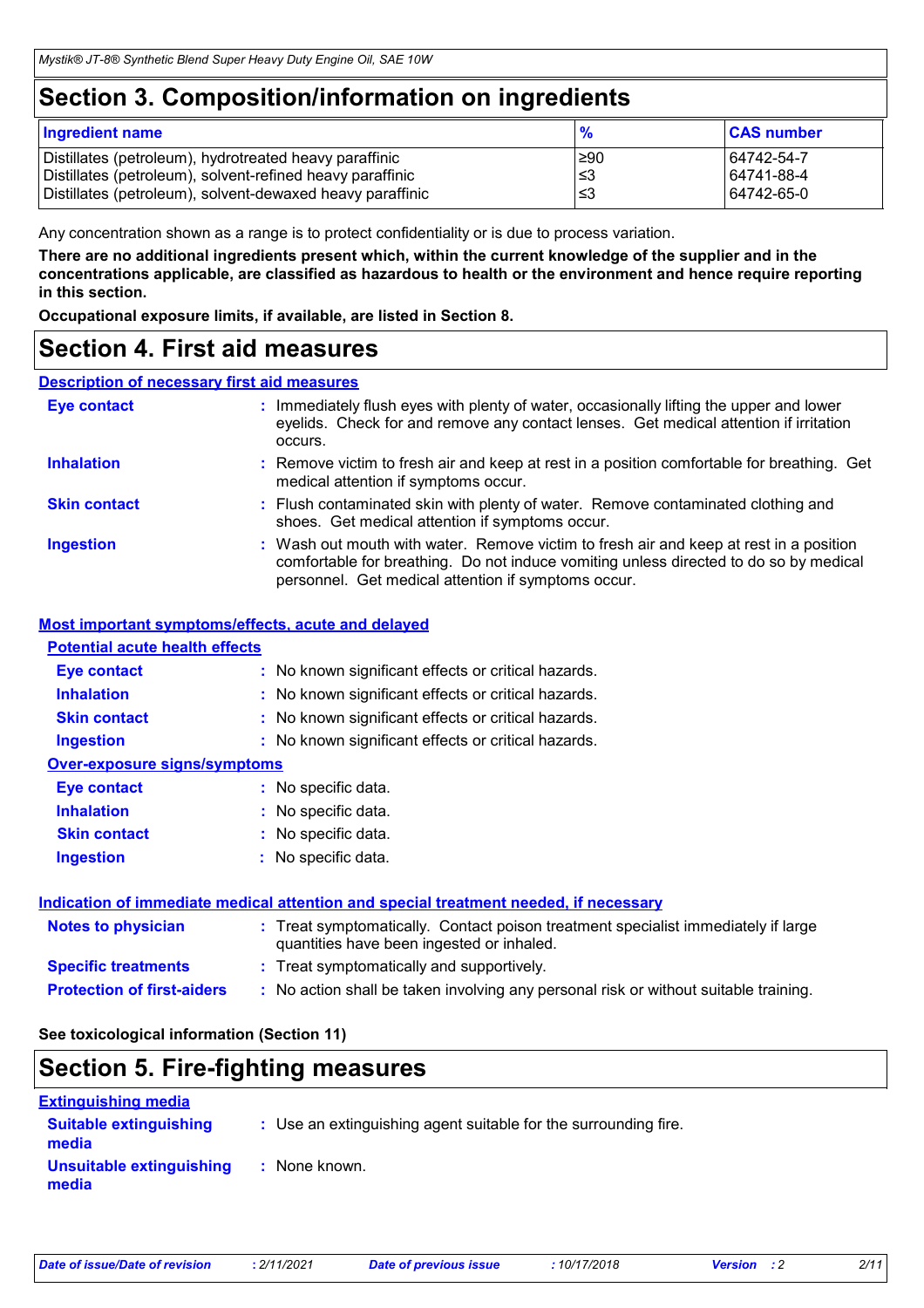## **Section 5. Fire-fighting measures**

| <b>Specific hazards arising</b><br>from the chemical     | : In a fire or if heated, a pressure increase will occur and the container may burst.                                                                                                               |
|----------------------------------------------------------|-----------------------------------------------------------------------------------------------------------------------------------------------------------------------------------------------------|
| <b>Hazardous thermal</b><br>decomposition products       | Decomposition products may include the following materials:<br>carbon dioxide<br>carbon monoxide<br>sulfur oxides<br>phosphorus oxides<br>metal oxide/oxides                                        |
| <b>Special protective actions</b><br>for fire-fighters   | : Promptly isolate the scene by removing all persons from the vicinity of the incident if<br>there is a fire. No action shall be taken involving any personal risk or without suitable<br>training. |
| <b>Special protective</b><br>equipment for fire-fighters | : Fire-fighters should wear appropriate protective equipment and self-contained breathing<br>apparatus (SCBA) with a full face-piece operated in positive pressure mode.                            |

## **Section 6. Accidental release measures**

|                                                              | Personal precautions, protective equipment and emergency procedures                                                                                                                                                                                                                  |
|--------------------------------------------------------------|--------------------------------------------------------------------------------------------------------------------------------------------------------------------------------------------------------------------------------------------------------------------------------------|
| For non-emergency<br>personnel                               | : No action shall be taken involving any personal risk or without suitable training.<br>Evacuate surrounding areas. Keep unnecessary and unprotected personnel from<br>entering. Do not touch or walk through spilled material. Put on appropriate personal<br>protective equipment. |
| For emergency responders                                     | If specialized clothing is required to deal with the spillage, take note of any information in<br>Section 8 on suitable and unsuitable materials. See also the information in "For non-<br>emergency personnel".                                                                     |
| <b>Environmental precautions</b>                             | : Avoid dispersal of spilled material and runoff and contact with soil, waterways, drains<br>and sewers. Inform the relevant authorities if the product has caused environmental<br>pollution (sewers, waterways, soil or air).                                                      |
| <b>Methods and materials for containment and cleaning up</b> |                                                                                                                                                                                                                                                                                      |
| <b>Small spill</b>                                           | : Stop leak if without risk. Move containers from spill area. Dilute with water and mop up<br>if water-soluble. Alternatively, or if water-insoluble, absorb with an inert dry material and<br>place in an appropriate waste disposal container. Dispose of via a licensed waste     |

|                    | disposal contractor.                                                                                                                                                                                                                                                                                                                                                                                                                                                                                                                                                                       |
|--------------------|--------------------------------------------------------------------------------------------------------------------------------------------------------------------------------------------------------------------------------------------------------------------------------------------------------------------------------------------------------------------------------------------------------------------------------------------------------------------------------------------------------------------------------------------------------------------------------------------|
| <b>Large spill</b> | : Stop leak if without risk. Move containers from spill area. Prevent entry into sewers,<br>water courses, basements or confined areas. Wash spillages into an effluent treatment<br>plant or proceed as follows. Contain and collect spillage with non-combustible,<br>absorbent material e.g. sand, earth, vermiculite or diatomaceous earth and place in<br>container for disposal according to local regulations (see Section 13). Dispose of via a<br>licensed waste disposal contractor. Note: see Section 1 for emergency contact<br>information and Section 13 for waste disposal. |

## **Section 7. Handling and storage**

#### **Precautions for safe handling**

| <b>Protective measures</b>                       | : Put on appropriate personal protective equipment (see Section 8).                                                                                                                                                                                                                                                                                           |
|--------------------------------------------------|---------------------------------------------------------------------------------------------------------------------------------------------------------------------------------------------------------------------------------------------------------------------------------------------------------------------------------------------------------------|
| <b>Advice on general</b><br>occupational hygiene | : Eating, drinking and smoking should be prohibited in areas where this material is<br>handled, stored and processed. Workers should wash hands and face before eating,<br>drinking and smoking. Remove contaminated clothing and protective equipment before<br>entering eating areas. See also Section 8 for additional information on hygiene<br>measures. |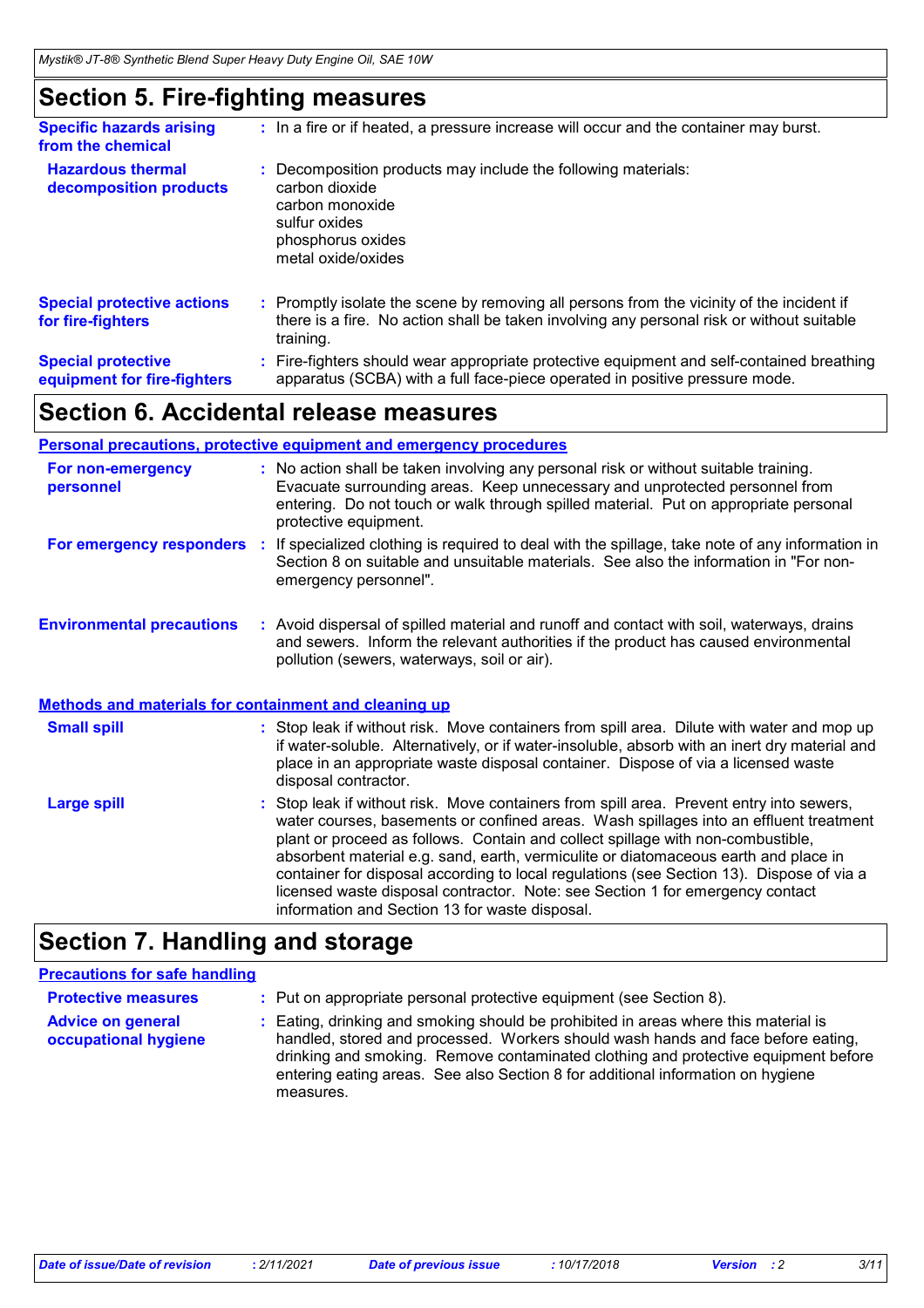## **Section 7. Handling and storage**

| <b>Conditions for safe storage,</b><br>including any<br>incompatibilities | Store in accordance with local regulations. Store in original container protected from<br>direct sunlight in a dry, cool and well-ventilated area, away from incompatible materials<br>(see Section 10) and food and drink. Keep container tightly closed and sealed until<br>ready for use. Containers that have been opened must be carefully resealed and kept<br>upright to prevent leakage. Do not store in unlabeled containers. Use appropriate<br>containment to avoid environmental contamination. See Section 10 for incompatible<br>materials before handling or use. |
|---------------------------------------------------------------------------|----------------------------------------------------------------------------------------------------------------------------------------------------------------------------------------------------------------------------------------------------------------------------------------------------------------------------------------------------------------------------------------------------------------------------------------------------------------------------------------------------------------------------------------------------------------------------------|
|                                                                           | Bulk Storage Conditions: Maintain all storage tanks in accordance with applicable<br>regulations. Use necessary controls to monitor tank inventories. Inspect all storage<br>tanks on a periodic basis. Test tanks and associated piping for tightness. Maintain the<br>automatic leak detection devices to assure proper working condition.                                                                                                                                                                                                                                     |

## **Section 8. Exposure controls/personal protection**

| <b>Control parameters</b>                                 |                                                                                                                                                                                                                                                                                                                                                                                                 |                                                                                                                                                                                                                                                                                                                            |  |  |
|-----------------------------------------------------------|-------------------------------------------------------------------------------------------------------------------------------------------------------------------------------------------------------------------------------------------------------------------------------------------------------------------------------------------------------------------------------------------------|----------------------------------------------------------------------------------------------------------------------------------------------------------------------------------------------------------------------------------------------------------------------------------------------------------------------------|--|--|
| <b>Occupational exposure limits</b>                       |                                                                                                                                                                                                                                                                                                                                                                                                 |                                                                                                                                                                                                                                                                                                                            |  |  |
| Distillates (petroleum), hydrotreated heavy paraffinic    |                                                                                                                                                                                                                                                                                                                                                                                                 | ACGIH TLV (United States, 3/2019).<br>TWA: 5 mg/m <sup>3</sup> 8 hours. Form: Inhalable<br>fraction<br>OSHA PEL (United States, 5/2018).<br>TWA: 5 mg/m <sup>3</sup> 8 hours.<br>NIOSH REL (United States, 10/2016).<br>TWA: 5 mg/m <sup>3</sup> 10 hours. Form: Mist<br>STEL: 10 mg/m <sup>3</sup> 15 minutes. Form: Mist |  |  |
| Distillates (petroleum), solvent-refined heavy paraffinic |                                                                                                                                                                                                                                                                                                                                                                                                 | ACGIH TLV (United States, 3/2019).<br>TWA: 5 mg/m <sup>3</sup> 8 hours. Form: Inhalable<br>fraction<br>OSHA PEL (United States, 5/2018).<br>TWA: 5 mg/m <sup>3</sup> 8 hours.<br>NIOSH REL (United States, 10/2016).<br>TWA: 5 mg/m <sup>3</sup> 10 hours. Form: Mist<br>STEL: 10 mg/m <sup>3</sup> 15 minutes. Form: Mist |  |  |
| Distillates (petroleum), solvent-dewaxed heavy paraffinic |                                                                                                                                                                                                                                                                                                                                                                                                 | ACGIH TLV (United States, 3/2019).<br>TWA: 5 mg/m <sup>3</sup> 8 hours. Form: Inhalable<br>fraction<br>OSHA PEL (United States, 5/2018).<br>TWA: 5 mg/m <sup>3</sup> 8 hours.<br>NIOSH REL (United States, 10/2016).<br>TWA: 5 mg/m <sup>3</sup> 10 hours. Form: Mist<br>STEL: 10 mg/m <sup>3</sup> 15 minutes. Form: Mist |  |  |
| <b>Appropriate engineering</b><br><b>controls</b>         | contaminants.                                                                                                                                                                                                                                                                                                                                                                                   | : Good general ventilation should be sufficient to control worker exposure to airborne                                                                                                                                                                                                                                     |  |  |
| <b>Environmental exposure</b><br>controls                 | be necessary to reduce emissions to acceptable levels.                                                                                                                                                                                                                                                                                                                                          | : Emissions from ventilation or work process equipment should be checked to ensure<br>they comply with the requirements of environmental protection legislation. In some<br>cases, vapor controls, filters or engineering modifications to the process equipment will                                                      |  |  |
| <b>Individual protection measures</b>                     |                                                                                                                                                                                                                                                                                                                                                                                                 |                                                                                                                                                                                                                                                                                                                            |  |  |
| <b>Hygiene measures</b>                                   | Wash hands, forearms and face thoroughly after handling chemical products, before<br>eating, smoking and using the lavatory and at the end of the working period.<br>Appropriate techniques should be used to remove potentially contaminated clothing.<br>Wash contaminated clothing before reusing. Ensure that eyewash stations and safety<br>showers are close to the workstation location. |                                                                                                                                                                                                                                                                                                                            |  |  |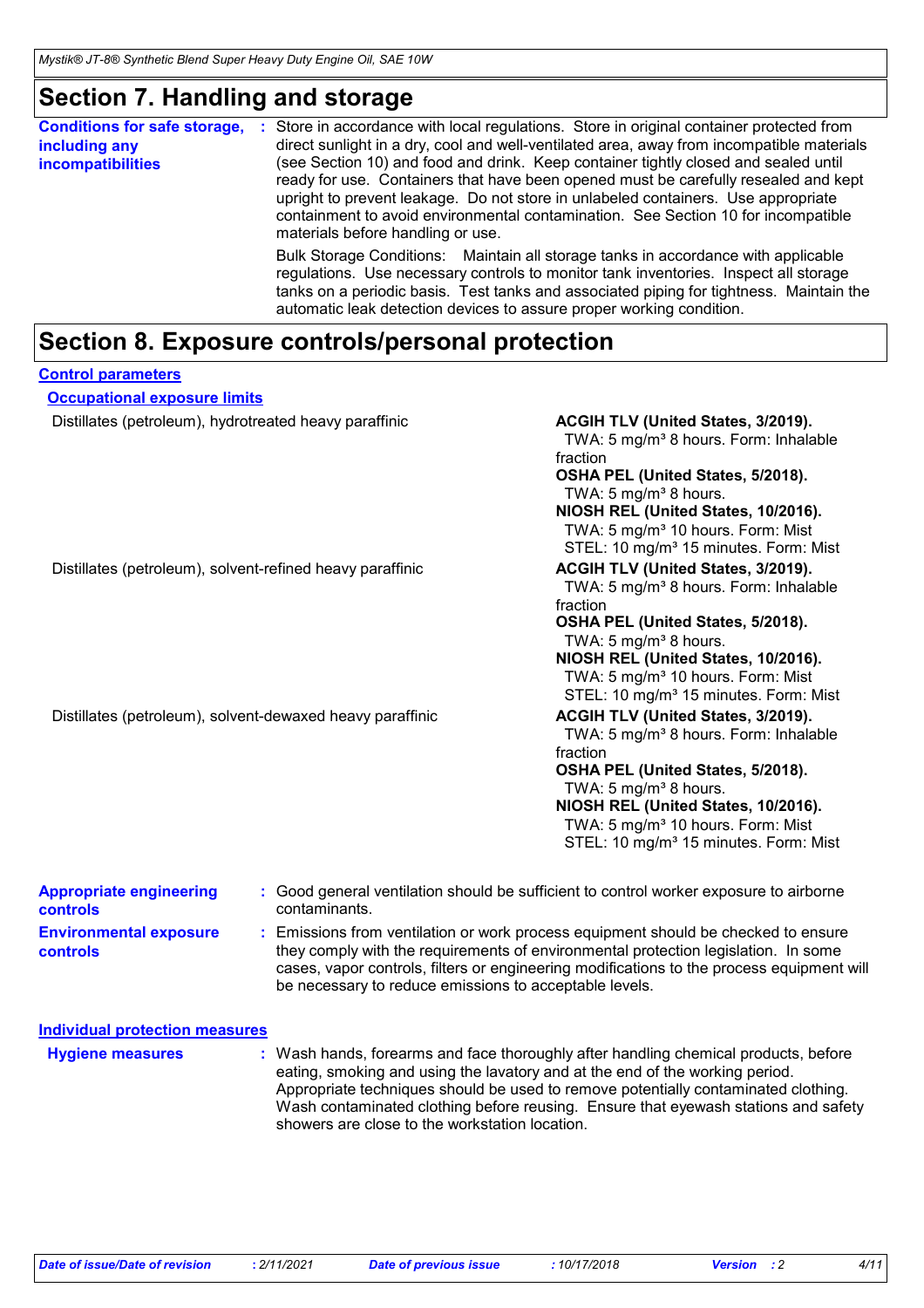## **Section 8. Exposure controls/personal protection**

| <b>Eye/face protection</b>    | : Safety glasses equipped with side shields are recommended as minimum protection in<br>industrial settings. If contact is possible, the following protection should be worn, unless<br>the assessment indicates a higher degree of protection: chemical splash goggles.<br>Safety eyewear complying with an approved standard should be used when a risk<br>assessment indicates this is necessary to avoid exposure to liquid splashes, mists,<br>gases or dusts. If inhalation hazards exist, a full-face respirator may be required<br>instead. |
|-------------------------------|-----------------------------------------------------------------------------------------------------------------------------------------------------------------------------------------------------------------------------------------------------------------------------------------------------------------------------------------------------------------------------------------------------------------------------------------------------------------------------------------------------------------------------------------------------|
| <b>Skin protection</b>        |                                                                                                                                                                                                                                                                                                                                                                                                                                                                                                                                                     |
| <b>Hand protection</b>        | : Chemical-resistant gloves complying with an approved standard should be worn at all<br>times when handling chemical products if a risk assessment indicates this is necessary.                                                                                                                                                                                                                                                                                                                                                                    |
| <b>Body protection</b>        | : Personal protective equipment for the body should be selected based on the task being<br>performed and the risks involved and should be approved by a specialist before<br>handling this product.                                                                                                                                                                                                                                                                                                                                                 |
| <b>Other skin protection</b>  | : Avoid skin contact with liquid. Appropriate footwear and any additional skin protection<br>measures should be selected based on the task being performed and the risks involved<br>and should be approved by a specialist before handling this product. Leather boots are<br>not protective for liquid contact.                                                                                                                                                                                                                                   |
| <b>Respiratory protection</b> | : Avoid inhalation of gases, vapors, mists or dusts. Use a properly fitted, air-purifying or<br>supplied-air respirator complying with an approved standard if a risk assessment<br>indicates this is necessary. Respirator selection must be based on known or anticipated<br>exposure levels, the hazards of the product and the safe working limits of the selected<br>respirator.                                                                                                                                                               |

## **Section 9. Physical and chemical properties**

| <b>Appearance</b>                               |                                                                                                                 |
|-------------------------------------------------|-----------------------------------------------------------------------------------------------------------------|
| <b>Physical state</b>                           | $:$ Liquid.                                                                                                     |
| <b>Color</b>                                    | $:$ Amber.                                                                                                      |
| Odor                                            | Mild petroleum odor                                                                                             |
| pH                                              | : Not available.                                                                                                |
| <b>Boiling point</b>                            | : Not available.                                                                                                |
| <b>Flash point</b>                              | Closed cup: $>93.3^{\circ}$ C ( $>199.9^{\circ}$ F) [Pensky-Martens.]<br>Open cup: 226°C (438.8°F) [Cleveland.] |
| Lower and upper explosive<br>(flammable) limits | : Not available.                                                                                                |
| <b>Vapor pressure</b>                           | : Not available.                                                                                                |
| <b>Vapor density</b>                            | : Not available.                                                                                                |
| <b>Relative density</b>                         | : 0.864                                                                                                         |
| <b>Density Ibs/gal</b>                          | : Estimated 7.2 lbs/gal                                                                                         |
| Density gm/cm <sup>3</sup>                      | : Not available.                                                                                                |
| <b>Gravity, <sup>o</sup>API</b>                 | : Estimated 32 $@$ 60 F                                                                                         |
| <b>Solubility</b>                               | Insoluble in the following materials: cold water.                                                               |
| Flow time (ISO 2431)                            | : Not available.                                                                                                |
| <b>Viscosity</b>                                | Kinematic (40°C (104°F)): 0.39 cm <sup>2</sup> /s (39 cSt)                                                      |
| <b>Viscosity SUS</b>                            | Estimated 181 SUS @104 F                                                                                        |

## **Section 10. Stability and reactivity**

| <b>Reactivity</b>                                   | : Not expected to be Explosive, Self-Reactive, Self-Heating, or an Organic Peroxide<br>under US GHS Definition(s). |
|-----------------------------------------------------|--------------------------------------------------------------------------------------------------------------------|
| <b>Chemical stability</b>                           | : The product is stable.                                                                                           |
| <b>Possibility of hazardous</b><br><b>reactions</b> | : Under normal conditions of storage and use, hazardous reactions will not occur.                                  |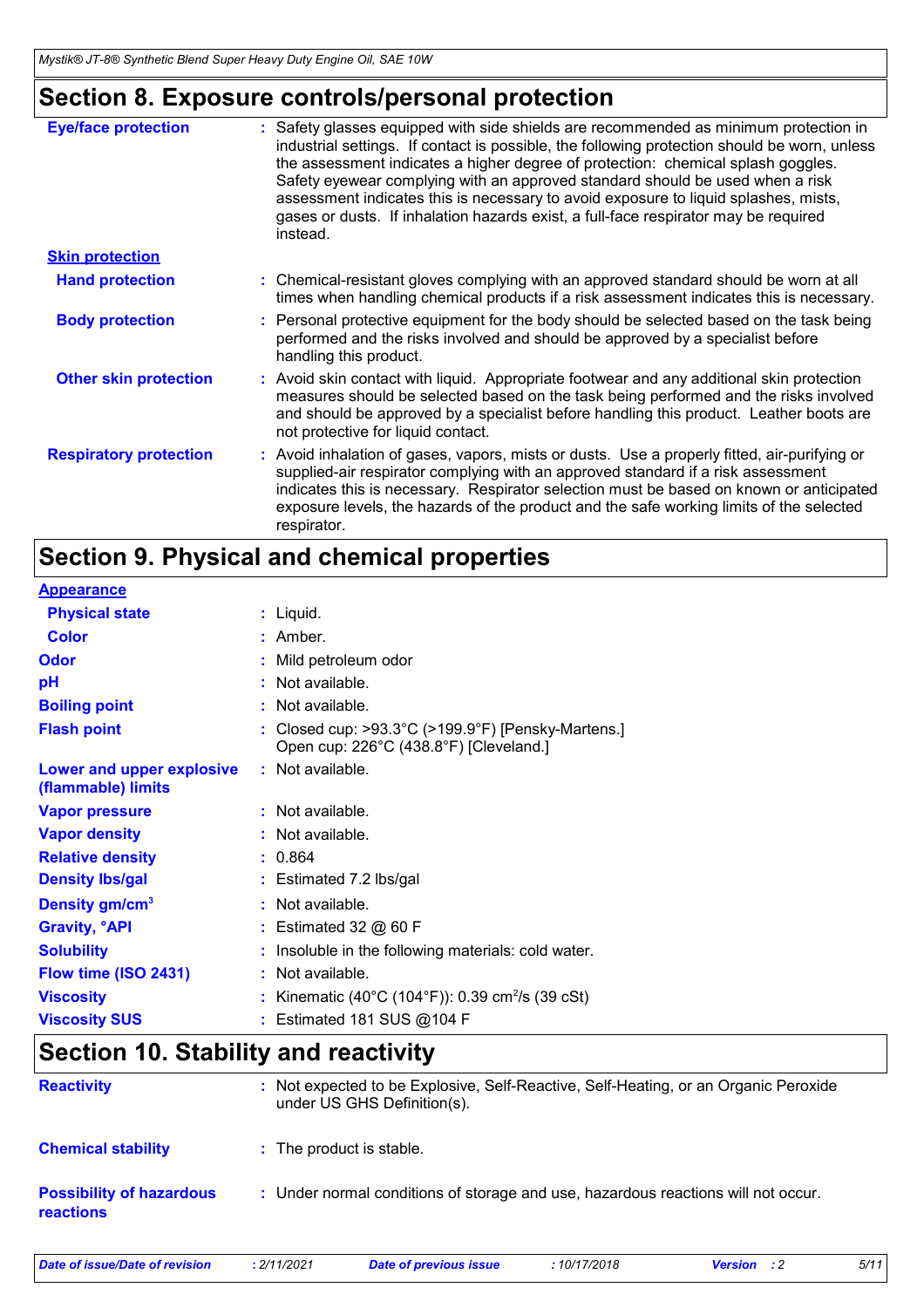## **Section 10. Stability and reactivity**

| <b>Conditions to avoid</b>     | : No specific data.      |
|--------------------------------|--------------------------|
| Incompatible materials         | : No specific data.      |
| <b>Hazardous decomposition</b> | : Under normal condition |

**Hazardous decomposition products** ditions of storage and use, hazardous decomposition products should not be produced. **:**

## **Section 11. Toxicological information**

#### **Acute toxicity Information on toxicological effects**

| <b>Product/ingredient name</b>                                    | <b>Result</b> | <b>Species</b> | <b>Dose</b> | <b>Exposure</b> |
|-------------------------------------------------------------------|---------------|----------------|-------------|-----------------|
| Distillates (petroleum),<br>hydrotreated heavy paraffinic         | LD50 Dermal   | Rat            | >5000 mg/kg |                 |
|                                                                   | LD50 Oral     | Rat            | >5000 mg/kg |                 |
| Distillates (petroleum),<br>solvent-refined heavy<br>I paraffinic | LD50 Dermal   | Rabbit         | 2000 mg/kg  |                 |
|                                                                   | LD50 Oral     | Rat            | 5000 mg/kg  |                 |
| Distillates (petroleum),<br>solvent-dewaxed heavy<br>paraffinic   | LD50 Dermal   | Rabbit         | >5000 mg/kg |                 |
|                                                                   | LD50 Oral     | Rat            | >5000 mg/kg |                 |

**Conclusion/Summary : Distillates (petroleum), hydrotreated heavy paraffinic**: Mineral oil mists derived from highly refined oils are reported to have low acute and sub-acute toxicities in animals. Effects from single and short-term repeated exposures to high concentrations of mineral oil mists well above applicable workplace exposure levels include lung inflammatory reaction, lipoid granuloma formation and lipoid pneumonia. In acute and sub-acute studies involving exposures to lower concentrations of mineral oil mists at or near current work place exposure levels produced no significant toxicological effects. **Distillates (petroleum), solvent-refined heavy paraffinic**: Mineral oil mists derived from highly refined oils are reported to have low acute and sub-acute toxicities in animals. Effects from single and short-term repeated exposures to high concentrations of mineral oil mists well above applicable workplace exposure levels include lung inflammatory reaction, lipoid granuloma formation and lipoid pneumonia. In acute and sub-acute studies involving exposures to lower concentrations of mineral oil mists at or near current work place exposure levels produced no significant toxicological effects. **Distillates (petroleum), solvent-dewaxed heavy paraffinic**: Mineral oil mists derived from highly refined oils are reported to have low acute and sub-acute toxicities in animals. Effects from single and short-term repeated exposures to high concentrations of mineral oil mists well above applicable workplace exposure levels include lung inflammatory reaction, lipoid granuloma formation and lipoid pneumonia. In acute and sub-acute studies involving exposures to lower concentrations of mineral oil mists at or near current work place exposure levels produced no significant toxicological effects.

**Irritation/Corrosion**

| Not available.       |                              |  |
|----------------------|------------------------------|--|
| <b>Skin</b>          | : No additional information. |  |
| <b>Eyes</b>          | : No additional information. |  |
| <b>Respiratory</b>   | : No additional information. |  |
| <b>Sensitization</b> |                              |  |
| Not available.       |                              |  |
| <b>Skin</b>          | : No additional information. |  |
| <b>Respiratory</b>   | : No additional information. |  |
| <b>Mutagenicity</b>  |                              |  |
| Not available.       |                              |  |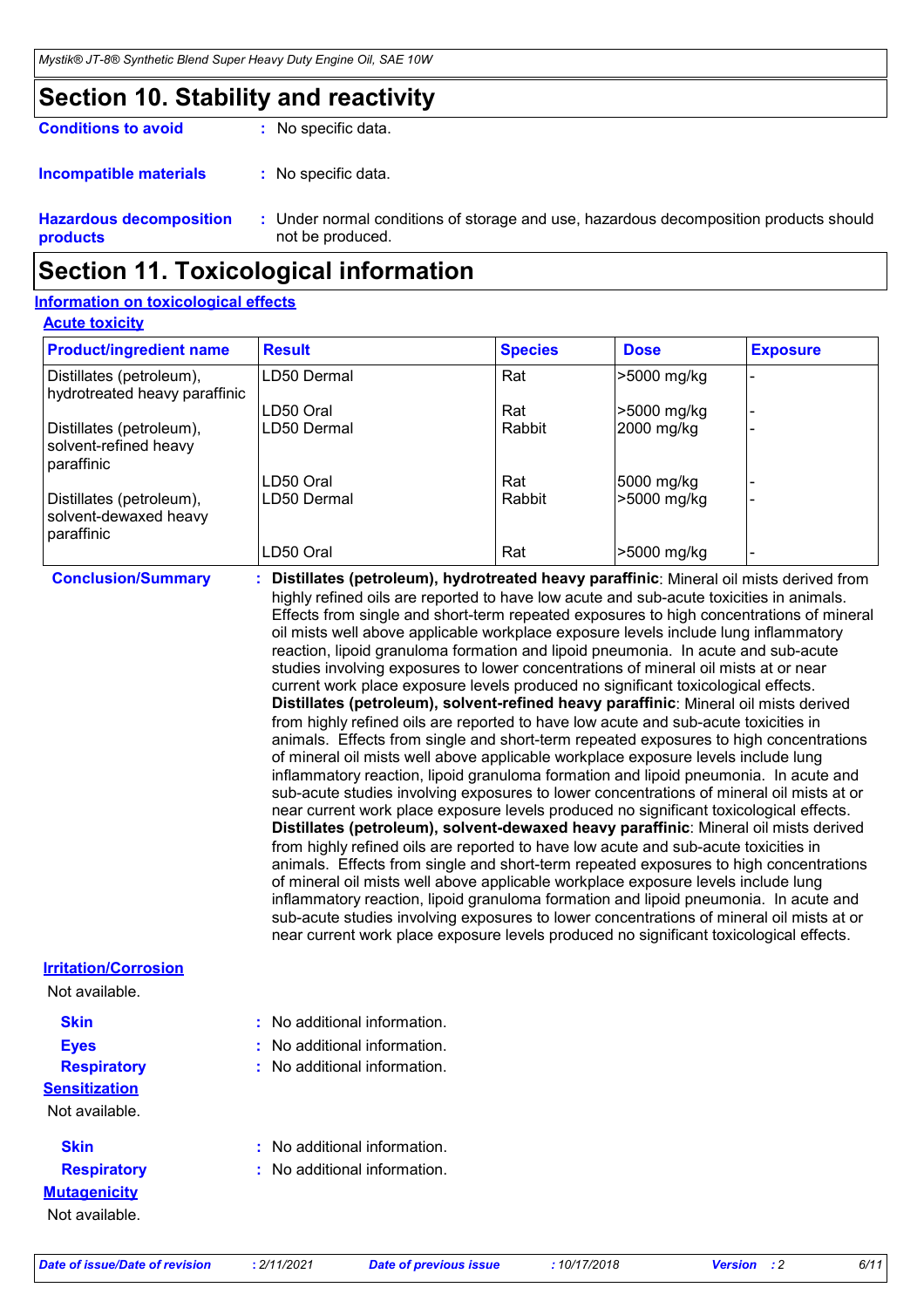## **Section 11. Toxicological information**

**Conclusion/Summary :** No additional information.

### **Carcinogenicity**

Not available.

- 
- **Conclusion/Summary : Distillates (petroleum), solvent-refined heavy paraffinic**: In long term studies (up to two years) no carcinogenic effects have been reported in any animal species tested.

#### **Classification**

| <b>Product/ingredient name</b>                                  | <b>OSHA</b> | <b>IARC</b> | <b>NTP</b> |
|-----------------------------------------------------------------|-------------|-------------|------------|
| Distillates (petroleum),<br>solvent-refined heavy<br>paraffinic |             |             |            |

#### **Reproductive toxicity**

Not available.

: No additional information. **Conclusion/Summary :**

#### **Teratogenicity**

Not available.

**Conclusion/Summary :** No additional information.

**Specific target organ toxicity (single exposure)** Not available.

#### **Specific target organ toxicity (repeated exposure)** Not available.

#### **Aspiration hazard**

Not available.

| Information on the likely<br>routes of exposure | : Not available.                                                                                                                                                                                                                  |
|-------------------------------------------------|-----------------------------------------------------------------------------------------------------------------------------------------------------------------------------------------------------------------------------------|
| <b>Potential acute health effects</b>           |                                                                                                                                                                                                                                   |
| <b>Eye contact</b>                              | : No known significant effects or critical hazards.                                                                                                                                                                               |
| <b>Inhalation</b>                               | : No known significant effects or critical hazards.                                                                                                                                                                               |
| <b>Skin contact</b>                             | : No known significant effects or critical hazards.                                                                                                                                                                               |
|                                                 | $\mathbf{r}$ , and the contract of the contract of the contract of the contract of the contract of the contract of the contract of the contract of the contract of the contract of the contract of the contract of the contract o |

### **Ingestion :** No known significant effects or critical hazards.

#### **Symptoms related to the physical, chemical and toxicological characteristics Eye contact :** No specific data.

| <b>EVE CONTACT</b>  | $\therefore$ No specific data. |
|---------------------|--------------------------------|
| <b>Inhalation</b>   | : No specific data.            |
| <b>Skin contact</b> | : No specific data.            |
| <b>Ingestion</b>    | : No specific data.            |

#### **Delayed and immediate effects and also chronic effects from short and long term exposure**

| <b>Short term exposure</b>              |                    |
|-----------------------------------------|--------------------|
| <b>Potential immediate</b><br>effects   | $:$ Not available  |
| <b>Potential delayed effects</b>        | $:$ Not available. |
| <b>Long term exposure</b>               |                    |
| <b>Potential immediate</b><br>effects   | $:$ Not available. |
| <b>Potential delayed effects</b>        | $:$ Not available. |
| <b>Potential chronic health effects</b> |                    |

| Date of issue/Date of revision |  |  |  |  |  |  |  |
|--------------------------------|--|--|--|--|--|--|--|
|--------------------------------|--|--|--|--|--|--|--|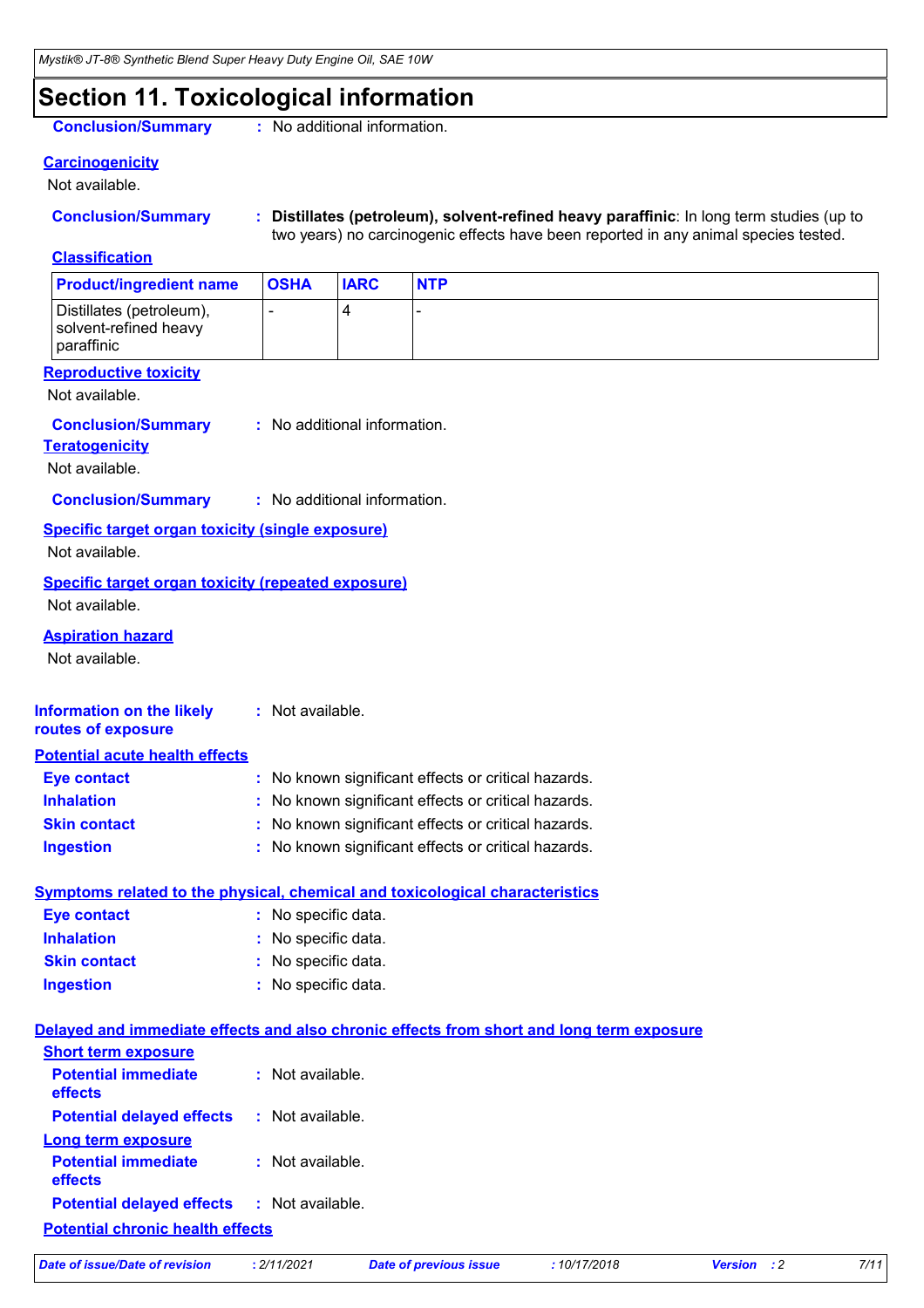## **Section 11. Toxicological information**

#### Not available.

| <b>General</b>               | : No known significant effects or critical hazards. |
|------------------------------|-----------------------------------------------------|
| <b>Carcinogenicity</b>       | : No known significant effects or critical hazards. |
| <b>Mutagenicity</b>          | : No known significant effects or critical hazards. |
| <b>Teratogenicity</b>        | : No known significant effects or critical hazards. |
| <b>Developmental effects</b> | : No known significant effects or critical hazards. |
| <b>Fertility effects</b>     | : No known significant effects or critical hazards. |

## **Section 12. Ecological information**

#### **Toxicity**

#### Not available.

**Conclusion/Summary :** Not available.

#### **Persistence and degradability**

**Conclusion/Summary :** Not available.

#### **Bioaccumulative potential**

| <b>Product/ingredient name</b>                                  | $\mathsf{LogP}_\mathsf{ow}$ | <b>BCF</b> | <b>Potential</b> |
|-----------------------------------------------------------------|-----------------------------|------------|------------------|
| Distillates (petroleum),<br>solvent-refined heavy<br>paraffinic | 3.9 <sub>to</sub> 6         |            | high             |

#### **Mobility in soil**

**Soil/water partition coefficient (KOC) :** Not available.

**Other adverse effects** : No known significant effects or critical hazards.

## **Section 13. Disposal considerations**

| <b>Disposal methods</b> | : The generation of waste should be avoided or minimized wherever possible. Disposal<br>of this product, solutions and any by-products should at all times comply with the<br>requirements of environmental protection and waste disposal legislation and any<br>regional local authority requirements. Dispose of surplus and non-recyclable products<br>via a licensed waste disposal contractor. Waste should not be disposed of untreated to<br>the sewer unless fully compliant with the requirements of all authorities with jurisdiction.<br>Waste packaging should be recycled. Incineration or landfill should only be considered<br>when recycling is not feasible. This material and its container must be disposed of in a<br>safe way. Empty containers or liners may retain some product residues. Avoid<br>dispersal of spilled material and runoff and contact with soil, waterways, drains and<br>sewers. |
|-------------------------|----------------------------------------------------------------------------------------------------------------------------------------------------------------------------------------------------------------------------------------------------------------------------------------------------------------------------------------------------------------------------------------------------------------------------------------------------------------------------------------------------------------------------------------------------------------------------------------------------------------------------------------------------------------------------------------------------------------------------------------------------------------------------------------------------------------------------------------------------------------------------------------------------------------------------|
|-------------------------|----------------------------------------------------------------------------------------------------------------------------------------------------------------------------------------------------------------------------------------------------------------------------------------------------------------------------------------------------------------------------------------------------------------------------------------------------------------------------------------------------------------------------------------------------------------------------------------------------------------------------------------------------------------------------------------------------------------------------------------------------------------------------------------------------------------------------------------------------------------------------------------------------------------------------|

## **Section 14. Transport information**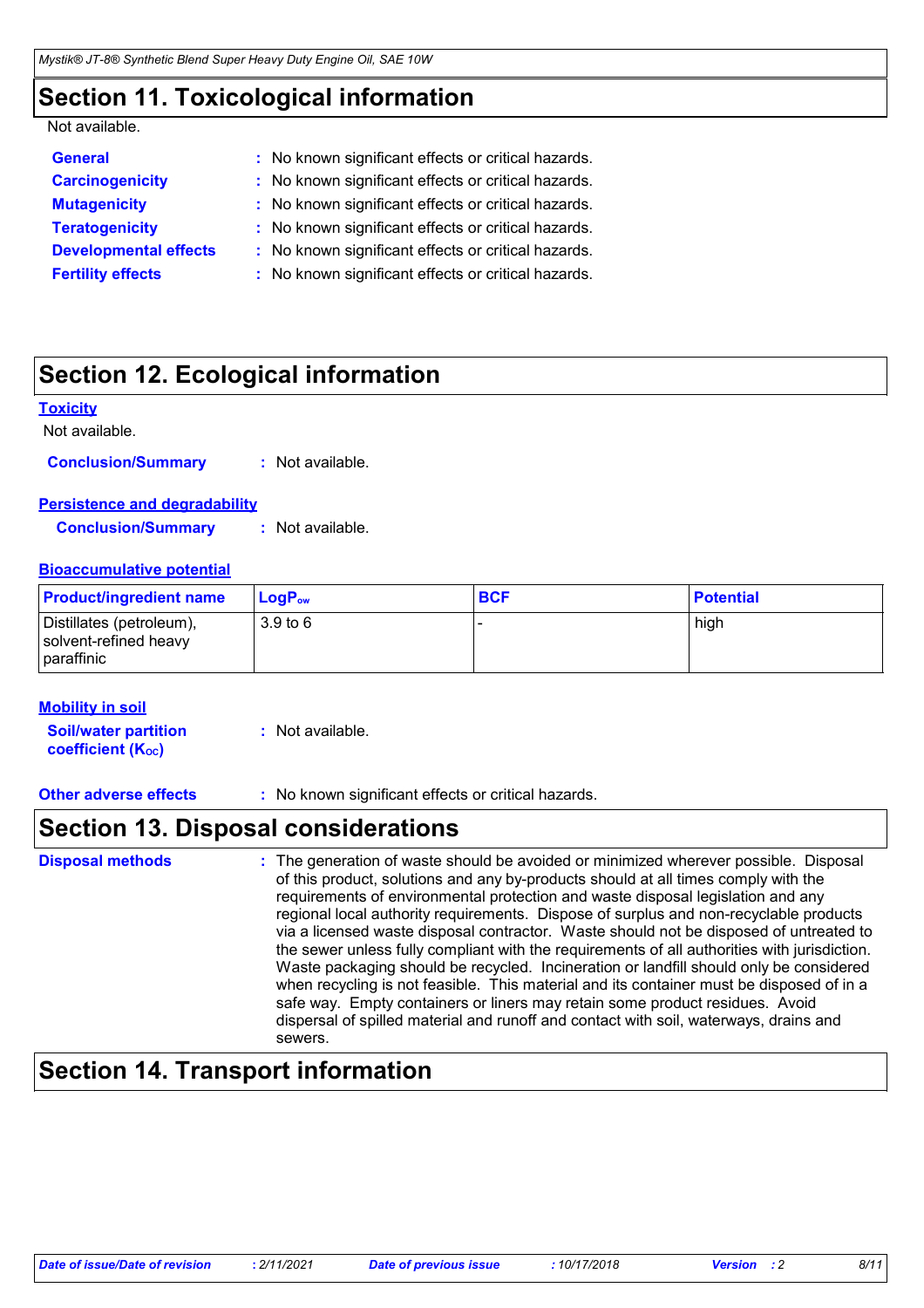## **Section 14. Transport information**

|                                      | <b>DOT Classification</b> | <b>IMDG</b>    | <b>IATA</b>              |
|--------------------------------------|---------------------------|----------------|--------------------------|
| <b>UN number</b>                     | Not regulated.            | Not regulated. | Not regulated.           |
| <b>UN proper</b><br>shipping name    | $\overline{\phantom{0}}$  |                | $\overline{\phantom{0}}$ |
| <b>Transport</b><br>hazard class(es) |                           |                | $\overline{\phantom{0}}$ |
| <b>Packing group</b>                 | $\overline{\phantom{a}}$  |                | $\overline{\phantom{0}}$ |
| <b>Environmental</b><br>hazards      | No.                       | No.            | No.                      |

**Special precautions for user** : Transport within user's premises: always transport in closed containers that are upright and secure. Ensure that persons transporting the product know what to do in the event of an accident or spillage.

**Transport in bulk according :** Not available. **to Annex II of MARPOL and the IBC Code**

## **Section 15. Regulatory information**

**U.S. Federal regulations : United States inventory (TSCA 8b)**: All components are listed or exempted. **Clean Water Act (CWA) 307**: Phosphorodithioic acid, mixed O,O-bis(sec-Bu and isooctyl) esters, zinc salts **Clean Water Act (CWA) 311**: fumaric acid; ethylenediamine; vinyl acetate This material is classified as an oil under Section 311 of the Clean Water Act (CWA) and the Oil Pollution Act of 1990 (OPA). Discharges or spills which produce a visible sheen on waters of the United States, their adjoining shorelines, or into conduits leading to surface waters must be reported to the EPA's National Response Center at (800) 424-8802.

#### **SARA 302/304**

#### **Composition/information on ingredients**

|                                  |                   |                  | <b>SARA 302 TPQ</b> |               | <b>SARA 304 RQ</b> |                |
|----------------------------------|-------------------|------------------|---------------------|---------------|--------------------|----------------|
| <b>Name</b>                      | $\frac{9}{6}$     | <b>EHS</b> (lbs) |                     | (gallons)     | $(\mathsf{lbs})$   | (gallons)      |
| ethylenediamine<br>vinyl acetate | < 0.01<br>< 0.001 | Yes.<br>Yes.     | 10000<br>1000       | 1337.1<br>129 | 5000<br>5000       | 668.5<br>644.8 |

**SARA 304 RQ :** 70952178.2 lbs / 32212288.9 kg [9849058.4 gal / 37282741.8 L]

#### **SARA 311/312**

### **Classification :** Not applicable.

**Composition/information on ingredients**

No products were found.

#### **State regulations**

| <b>Massachusetts</b>       | : None of the components are listed. |
|----------------------------|--------------------------------------|
| <b>New York</b>            | : None of the components are listed. |
| <b>Alexander Alexander</b> |                                      |

```
New Jersey : None of the components are listed.
```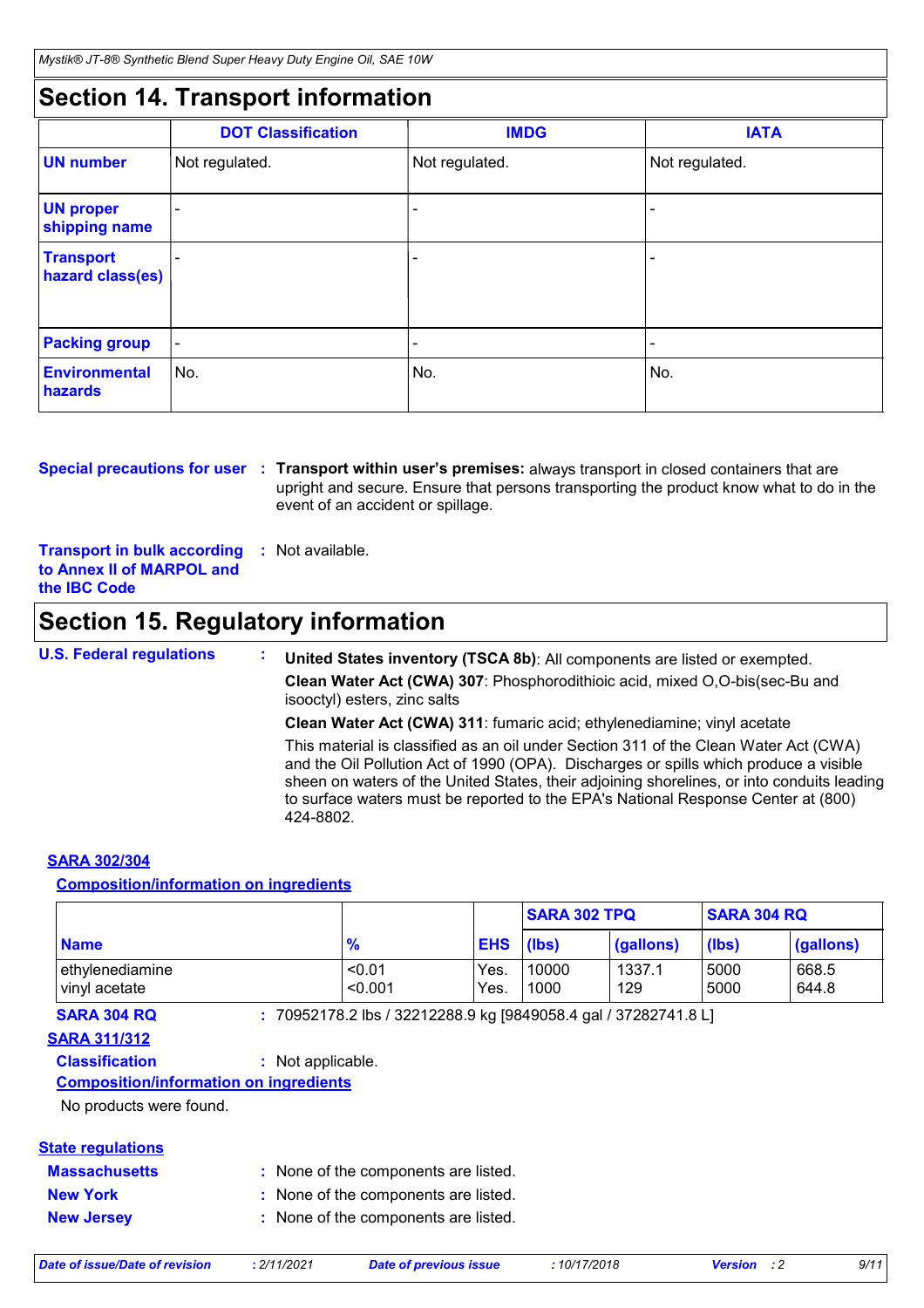## **Section 15. Regulatory information**

| <b>Pennsylvania</b>              | : None of the components are listed.                                               |  |
|----------------------------------|------------------------------------------------------------------------------------|--|
| <b>International requlations</b> |                                                                                    |  |
| <u>Inventory list</u>            |                                                                                    |  |
| <b>United States</b>             | : All components are listed or exempted.                                           |  |
| <b>Australia</b>                 | : All components are listed or exempted.                                           |  |
| <b>Canada</b>                    | : All components are listed or exempted.                                           |  |
| <b>China</b>                     | : Not determined.                                                                  |  |
| <b>Europe</b>                    | : All components are listed or exempted.                                           |  |
| <b>Japan</b>                     | Japan inventory (ENCS): Not determined.<br>Japan inventory (ISHL): Not determined. |  |
| <b>Malaysia</b>                  | Not determined.                                                                    |  |
| <b>New Zealand</b>               | : All components are listed or exempted.                                           |  |
| <b>Philippines</b>               | : All components are listed or exempted.                                           |  |
| <b>Republic of Korea</b>         | : All components are listed or exempted.                                           |  |
| <b>Taiwan</b>                    | Not determined.                                                                    |  |
| <b>Thailand</b>                  | Not determined.                                                                    |  |
| <b>Turkey</b>                    | Not determined.                                                                    |  |
| <b>Viet Nam</b>                  | Not determined.                                                                    |  |
|                                  |                                                                                    |  |

## **Section 16. Other information**

**National Fire Protection Association (U.S.A.)**

0 **Instability/Reactivity** 1 **Flammability**  $1 \times 0$ **Health Special**

**Reprinted with permission from NFPA 704-2001, Identification of the Hazards of Materials for Emergency Response Copyright ©1997, National Fire Protection Association, Quincy, MA 02269. This reprinted material is not the complete and official position of the National Fire Protection Association, on the referenced subject which is represented only by the standard in its entirety.**

**Copyright ©2001, National Fire Protection Association, Quincy, MA 02269. This warning system is intended to be interpreted and applied only by properly trained individuals to identify fire, health and reactivity hazards of chemicals. The user is referred to certain limited number of chemicals with recommended classifications in NFPA 49 and NFPA 325, which would be used as a guideline only. Whether the chemicals are classified by NFPA or not, anyone using the 704 systems to classify chemicals does so at their own risk.**

#### **Procedure used to derive the classification**

|                                   | <b>Classification</b>                                                                                                                                                                                                                                                                                                                                                                                                                                                     | <b>Justification</b> |
|-----------------------------------|---------------------------------------------------------------------------------------------------------------------------------------------------------------------------------------------------------------------------------------------------------------------------------------------------------------------------------------------------------------------------------------------------------------------------------------------------------------------------|----------------------|
| Not classified.                   |                                                                                                                                                                                                                                                                                                                                                                                                                                                                           |                      |
| <b>History</b>                    |                                                                                                                                                                                                                                                                                                                                                                                                                                                                           |                      |
| Date of printing                  | : 2/11/2021                                                                                                                                                                                                                                                                                                                                                                                                                                                               |                      |
| Date of issue/Date of<br>revision | : 2/11/2021                                                                                                                                                                                                                                                                                                                                                                                                                                                               |                      |
| Date of previous issue            | : 10/17/2018                                                                                                                                                                                                                                                                                                                                                                                                                                                              |                      |
| <b>Version</b>                    | $\therefore$ 2                                                                                                                                                                                                                                                                                                                                                                                                                                                            |                      |
| <b>Key to abbreviations</b>       | $\therefore$ ATE = Acute Toxicity Estimate<br><b>BCF</b> = Bioconcentration Factor<br>GHS = Globally Harmonized System of Classification and Labelling of Chemicals<br>IATA = International Air Transport Association<br>IBC = Intermediate Bulk Container<br><b>IMDG = International Maritime Dangerous Goods</b><br>LogPow = logarithm of the octanol/water partition coefficient<br>MARPOL = International Convention for the Prevention of Pollution From Ships, 1973 |                      |